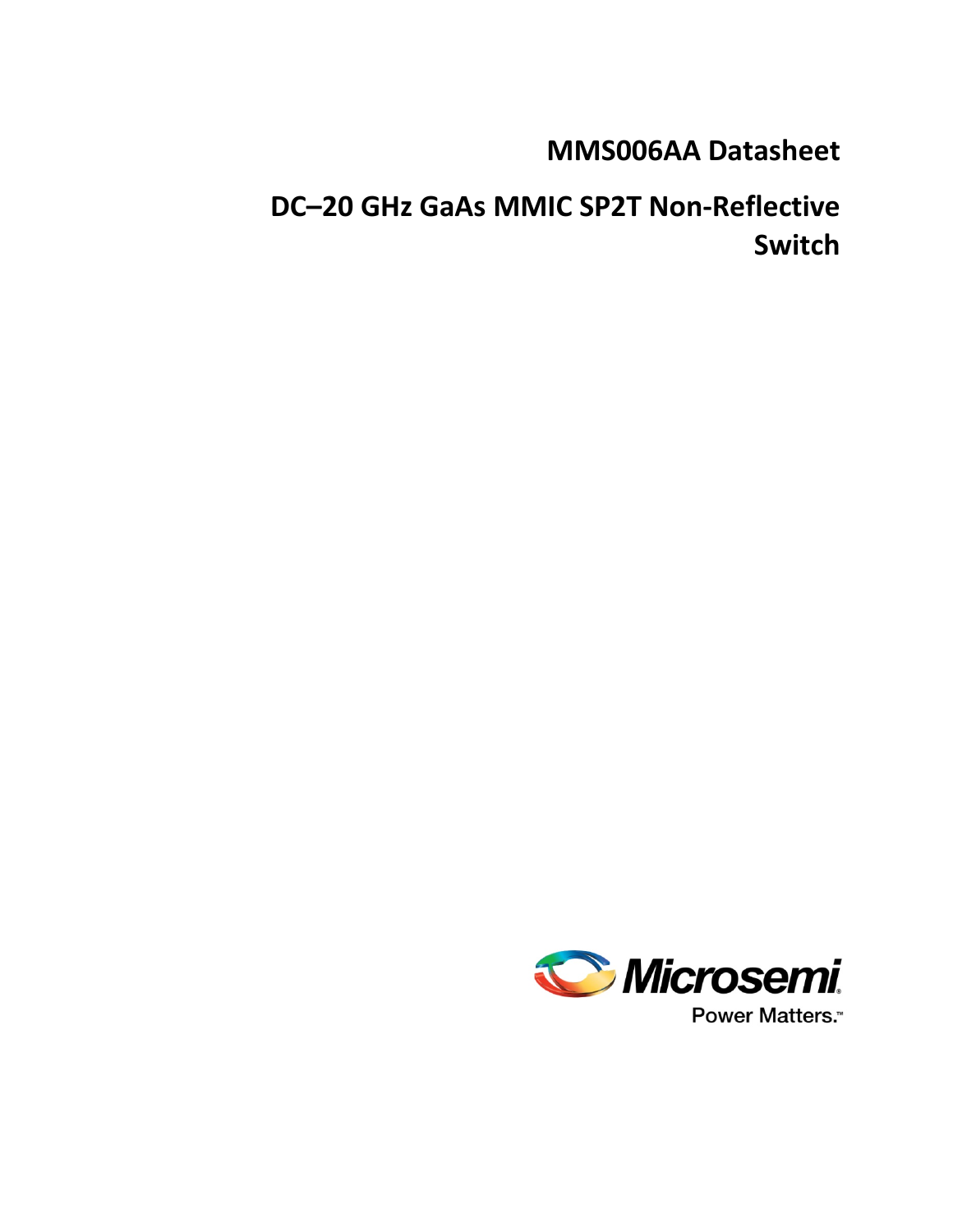



**Microsemi Corporate Headquarters** One Enterprise, Aliso Viejo, CA 92656 USA Within the USA: +1 (800) 713-4113 Outside the USA: +1 (949) 380-6100 Fax: +1 (949) 215-4996 Email: **[sales.support@microsemi.com](mailto:sales.support@microsemi.com) [www.microsemi.com](http://www.microsemi.com/)**

©2016 Microsemi Corporation. All rights reserved. Microsemi and the Microsemi logo are registered trademarks of Microsemi Corporation. All other trademarks and service marks are the property of their respective owners.

Microsemi makes no warranty, representation, or guarantee regarding the information contained herein or the suitability of its products and services for any particular purpose, nor does Microsemi assume any liability whatsoever arising out of the application or use of any product or circuit. The products sold hereunder and any other products sold by Microsemi have been subject to limited testing and should not be used in conjunction with mission-critical equipment or applications. Any performance specifications are believed to be reliable but are not verified, and Buyer must conduct and complete all performance and other testing of the products, alone and together with, or installed in, any end-products. Buyer shall not rely on any data and performance specifications or parameters provided by Microsemi. It is the Buyer's responsibility to independently determine suitability of any products and to test and verify the same. The information provided by Microsemi hereunder is provided "as is, where is" and with all faults, and the entire risk associated with such information is entirely with the Buyer. Microsemi does not grant, explicitly or implicitly, to any party any patent rights, licenses, or any other IP rights, whether with regard to such information itself or anything described by such information. Information provided in this document is proprietary to Microsemi, and Microsemi reserves the right to make any changes to the information in this document or to any products and services at any time without notice.

#### **About Microsemi**

Microsemi Corporation (Nasdaq: MSCC) offers a comprehensive portfolio of semiconductor and system solutions for aerospace & defense, communications, data center and industrial markets. Products include high-performance and radiation-hardened analog mixed-signal integrated circuits, FPGAs, SoCs and ASICs; power management products; timing and synchronization devices and precise time solutions, setting the world's standard for time; voice processing devices; RF solutions; discrete components; enterprise storage and communication solutions; security technologies and scalable antitamper products; Ethernet solutions; Power-over-Ethernet ICs and midspans; as well as custom design capabilities and services. Microsemi is headquartered in Aliso Viejo, California, and has approximately 4,800 employees globally. Learn more at **[www.microsemi.com.](http://www.microsemi.com/)**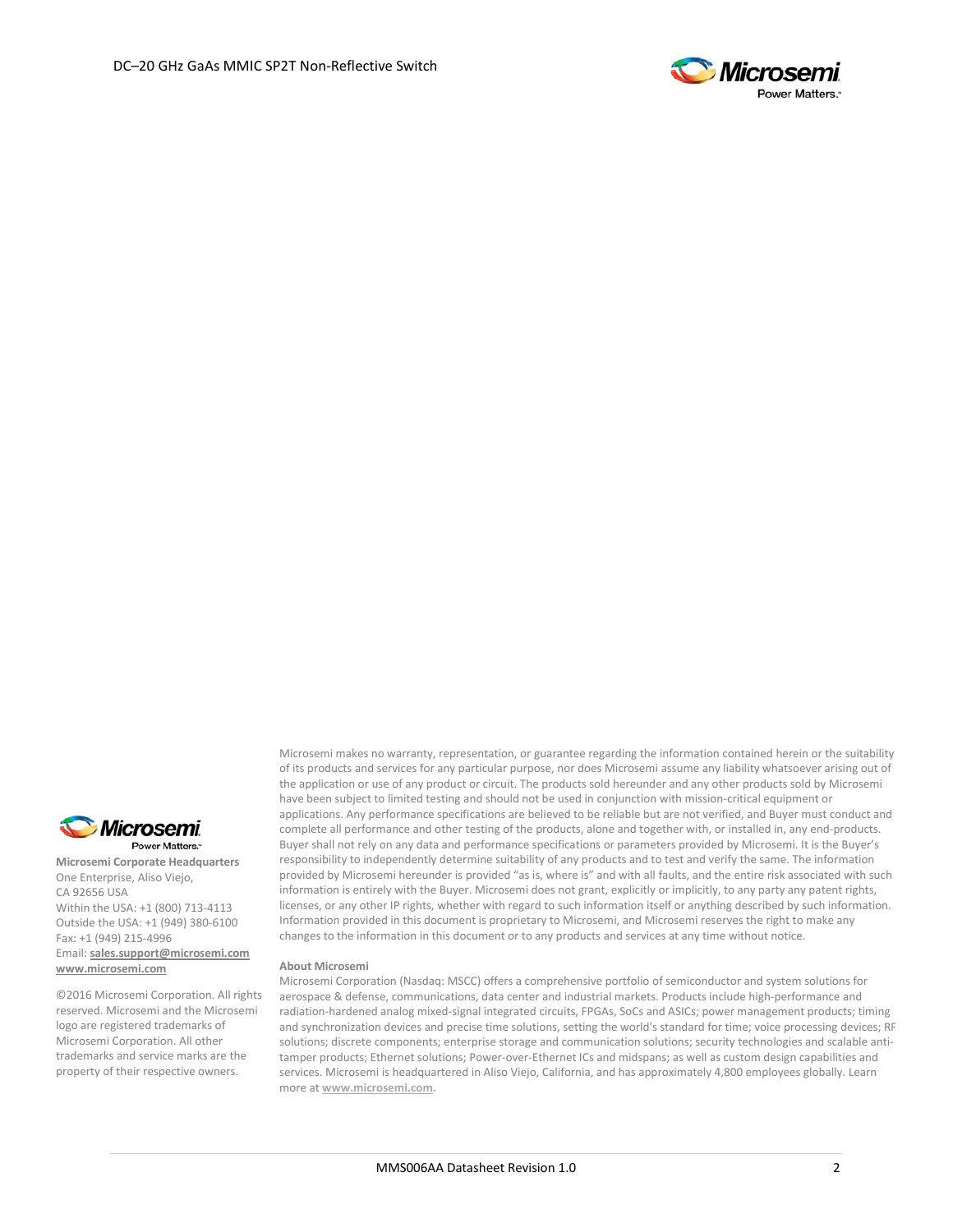

## <span id="page-2-0"></span>**1 Revision History**

The revision history describes the changes that were implemented in the document. The changes are listed by revision, starting with the most current publication.

#### <span id="page-2-1"></span>**1.1 Revision 1.0**

Revision 1.0 was the first publication of this document.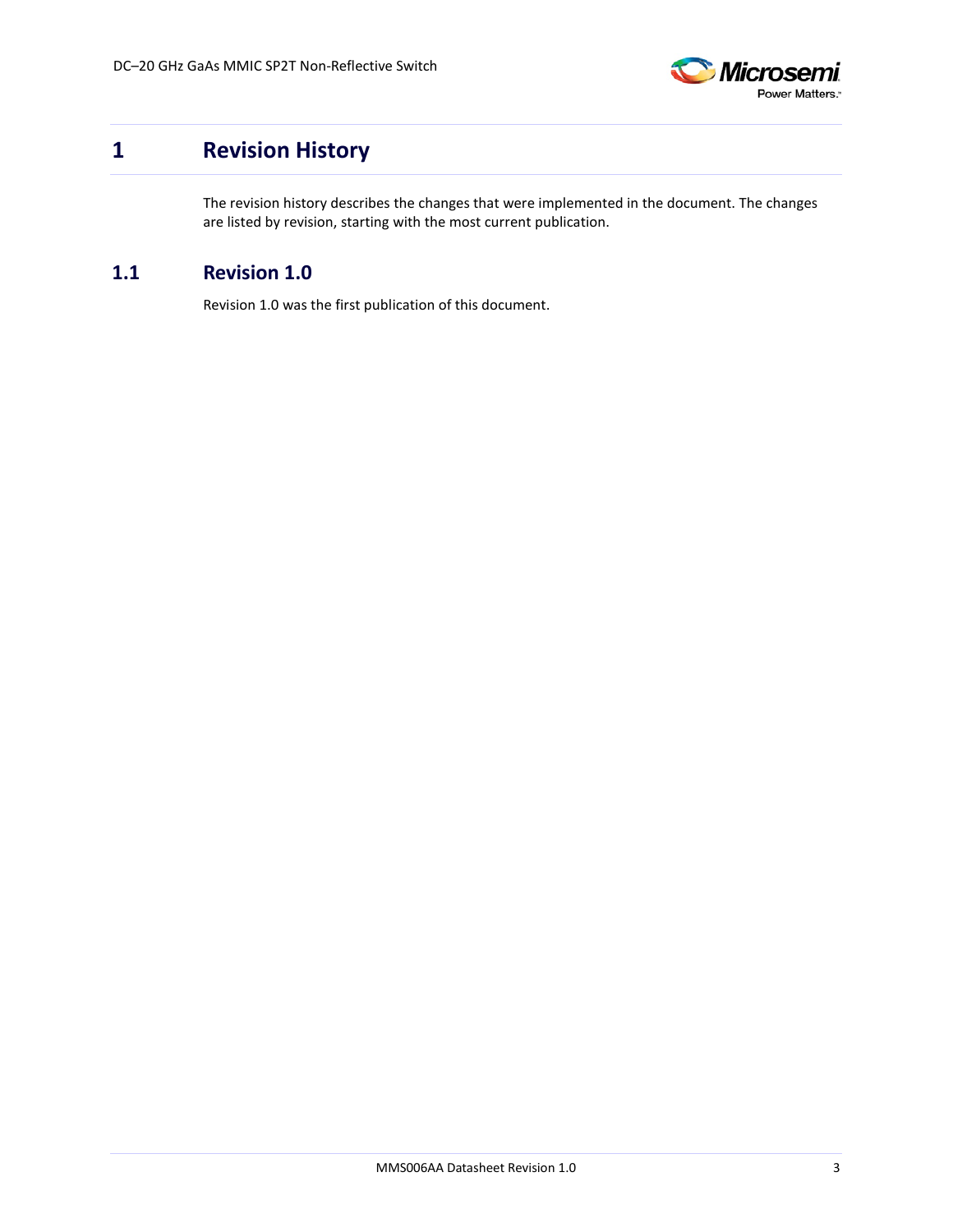

## **Contents**

| 1              |     |                                                                            |  |  |
|----------------|-----|----------------------------------------------------------------------------|--|--|
|                | 1.1 |                                                                            |  |  |
| $\overline{2}$ |     |                                                                            |  |  |
|                | 2.1 |                                                                            |  |  |
|                | 2.2 |                                                                            |  |  |
|                | 2.3 |                                                                            |  |  |
| 3              |     |                                                                            |  |  |
|                | 3.1 |                                                                            |  |  |
|                | 3.2 |                                                                            |  |  |
|                | 3.3 |                                                                            |  |  |
|                | 3.4 |                                                                            |  |  |
| 4              |     | Chip Outline Drawing, Die Packaging, Bond Pad, and Assembly Information 13 |  |  |
|                | 4.1 |                                                                            |  |  |
|                | 4.2 |                                                                            |  |  |
|                | 4.3 |                                                                            |  |  |
|                | 4.4 |                                                                            |  |  |
| 5              |     |                                                                            |  |  |
| 6              |     |                                                                            |  |  |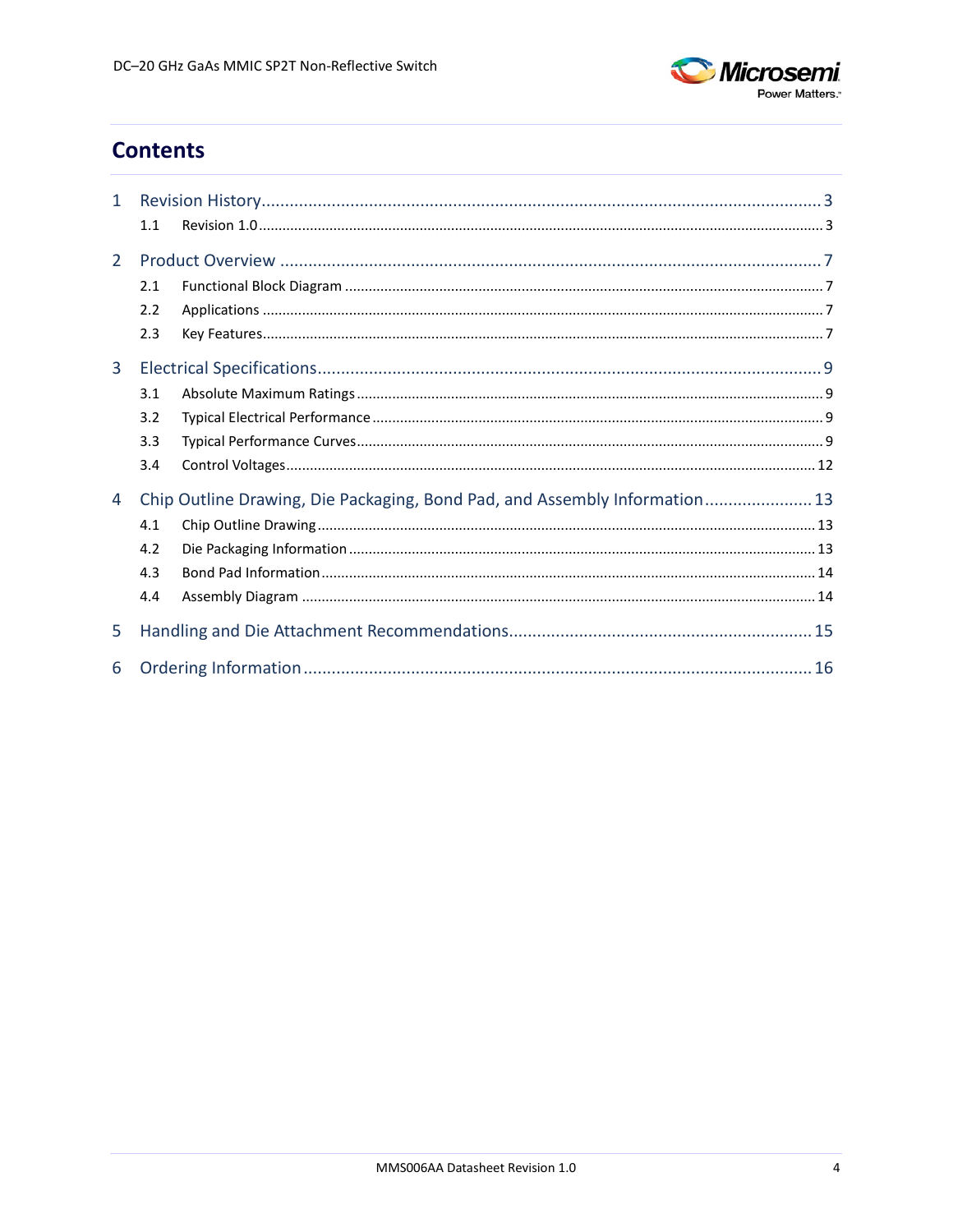

## **List of Figures**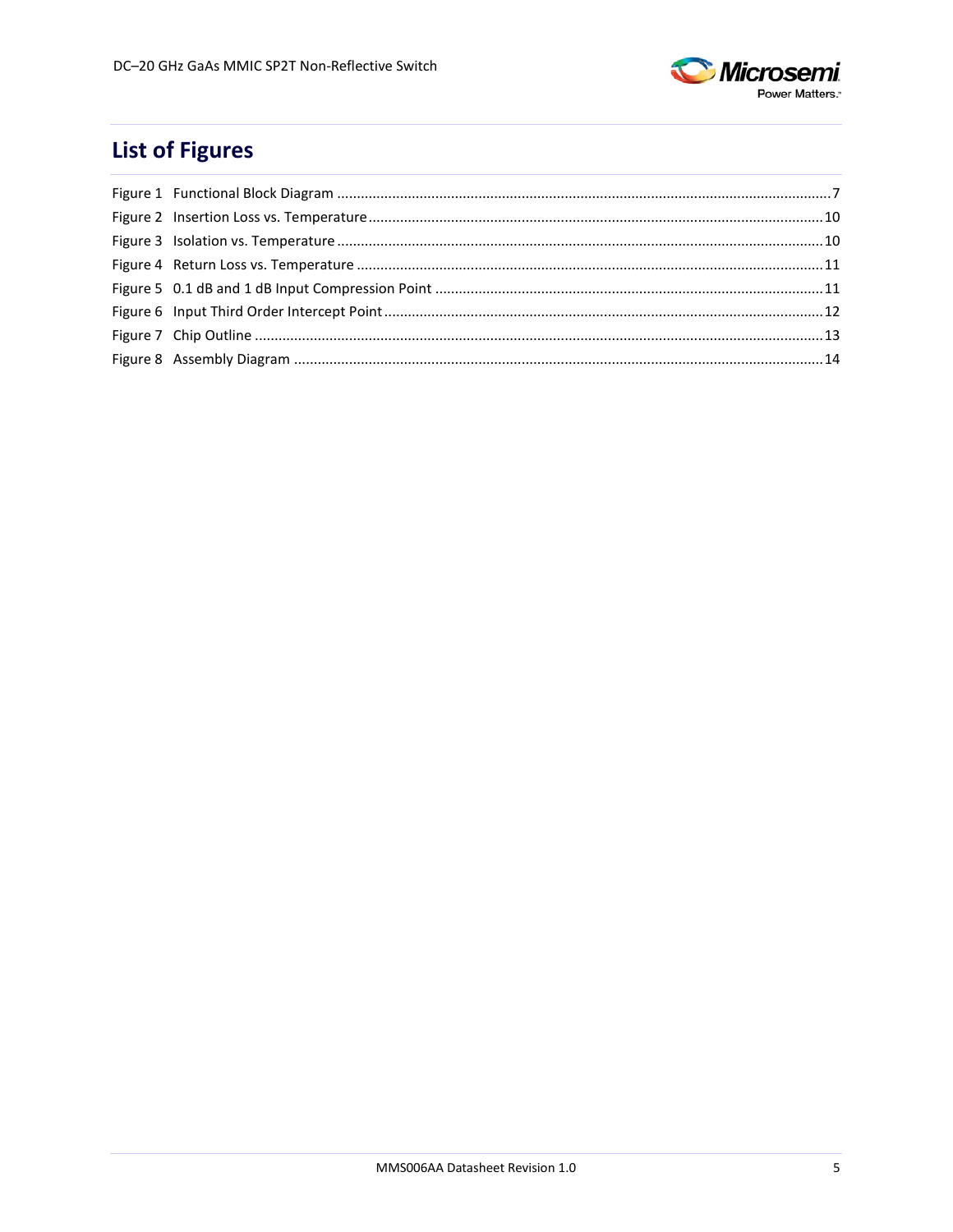

## **List of Tables**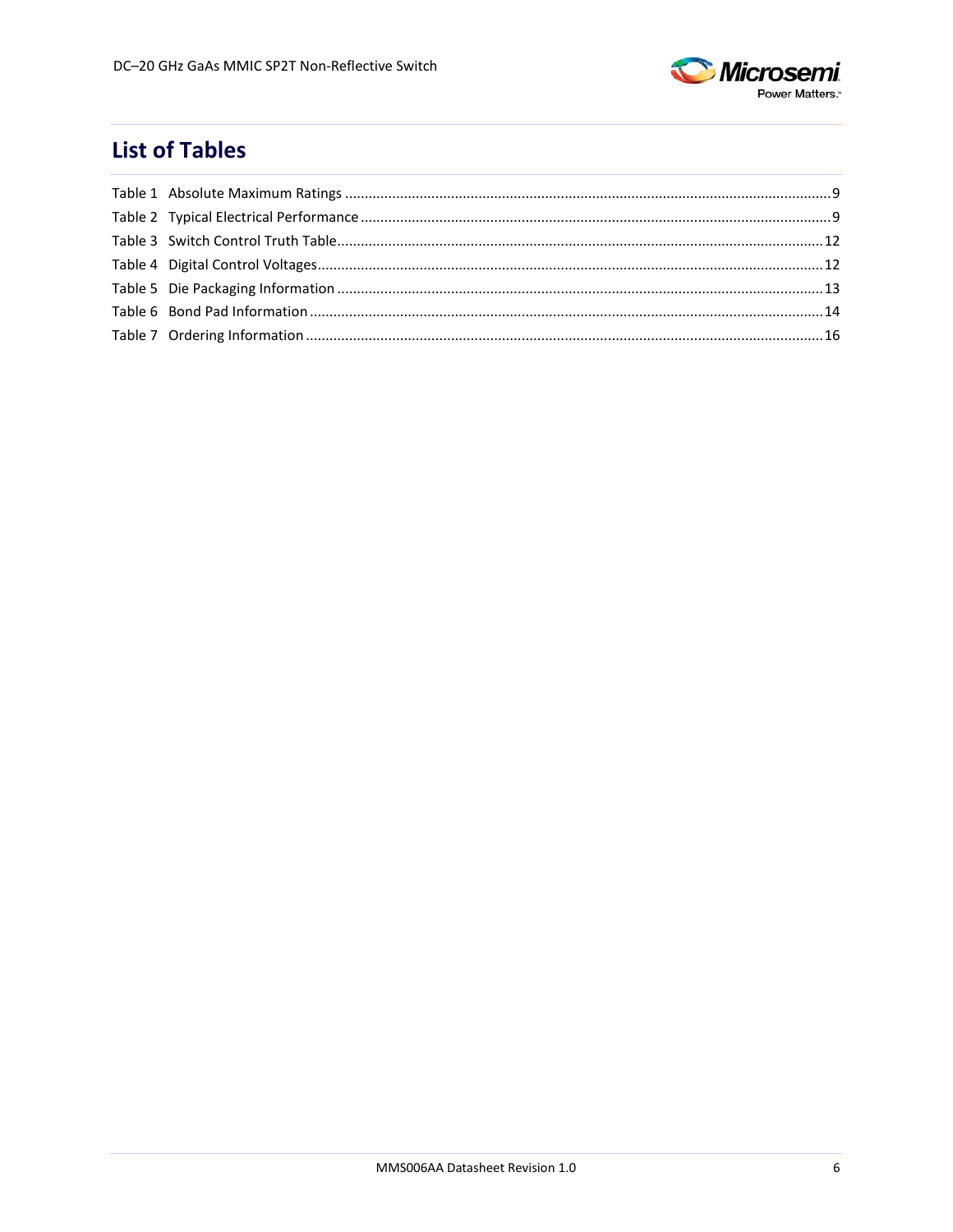

### <span id="page-6-0"></span>**2 Product Overview**

The MMS006AA device is a DC-to-20 GHz, non-reflective gallium arsenide (GaAs) pseudomorphic high-electron mobility transistor (pHEMT), high isolation single pole double throw (SPDT) monolithic microwave integrated circuit (MMIC) chip.

The switch delivers over 40 dB of isolation across the entire DC-to-20 GHz frequency range, while maintaining a low insertion loss of less than 2 dB. The MMS006AA device operates using two negative control voltage logic lines of  $-5$  V and 0 V, respectively. It requires no V<sub>EE</sub>, and consumes essentially zero current. The RF ports are internally matched to 50  $\Omega$ , which allows for easy integration into multi-chip modules (MCMs).

#### <span id="page-6-4"></span><span id="page-6-1"></span>**2.1 Functional Block Diagram**

The following illustration shows the primary functional blocks of the MMS006AA device.



#### **Figure 1 Functional Block Diagram**

### <span id="page-6-2"></span>**2.2 Applications**

The MMS006AA device is designed for the following applications:

- Test instrumentation
- Military radar, radio, EW and ECM applications
- General purpose microwave applications

#### <span id="page-6-3"></span>**2.3 Key Features**

The following are key features of the MMS006AA device.

- Non-reflective topology
- Fast switching: <10 ns
- Low insertion loss: < 2 dB
- Excellent isolation: >40 dB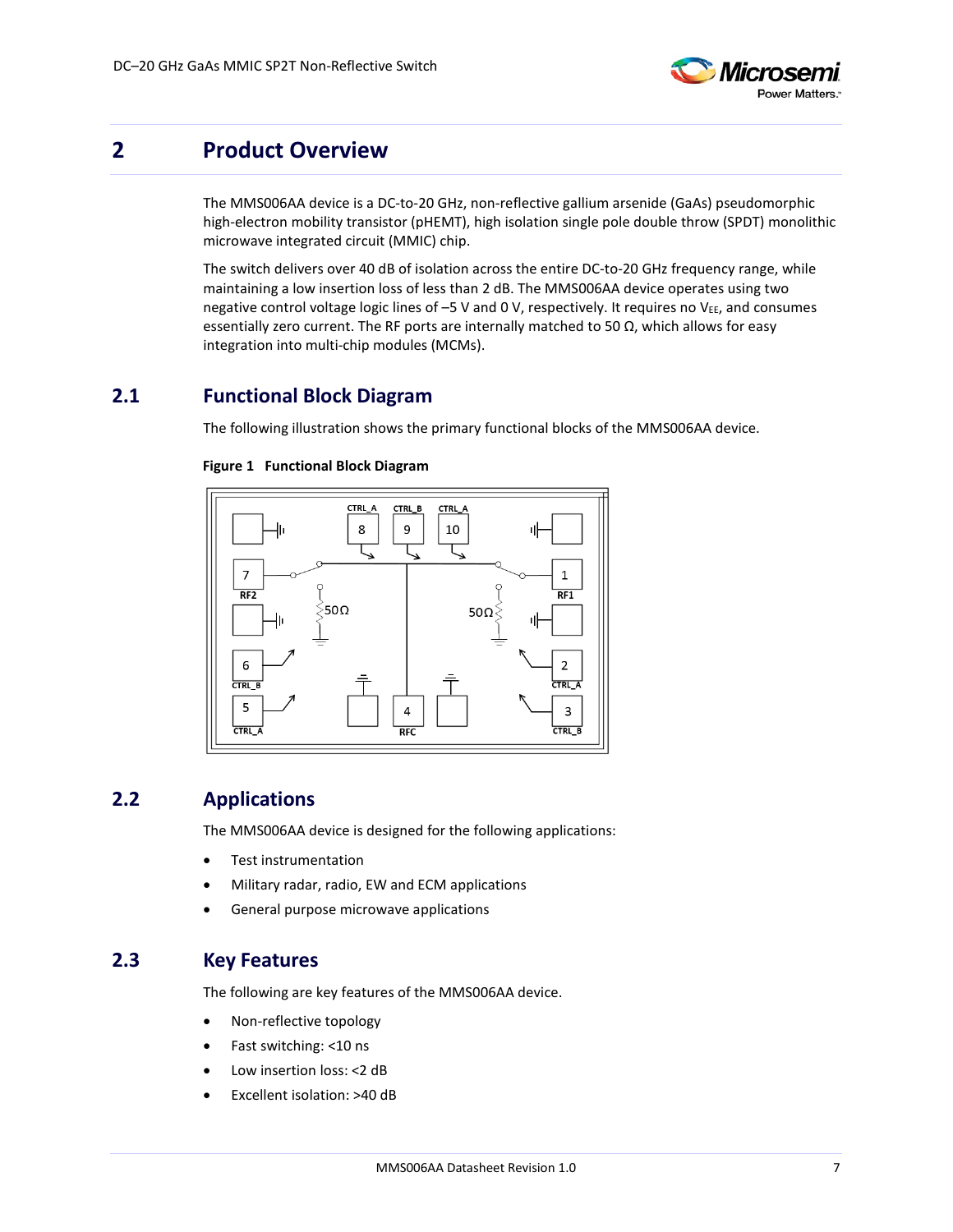

- Compact die size: 0.85 mm × 1.30 mm × 0.1 mm
- High Input P1dB: 24 dBm
- High Input IP3: 42 dBm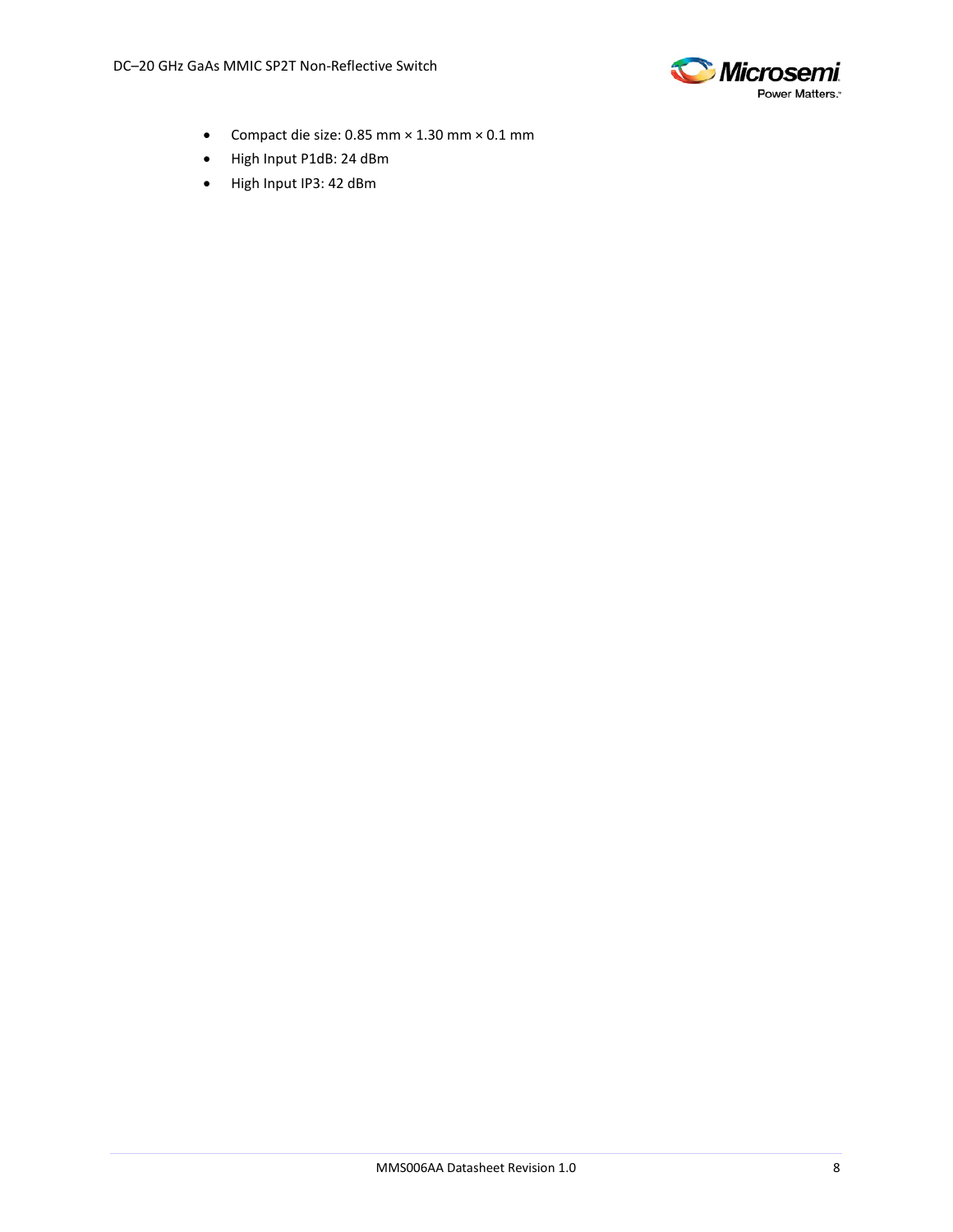

## <span id="page-8-0"></span>**3 Electrical Specifications**

## <span id="page-8-4"></span><span id="page-8-1"></span>**3.1 Absolute Maximum Ratings**

The following table shows the absolute maximum ratings of the MMS006AA device.

#### **Table 1 Absolute Maximum Ratings**

| Parameter                   | Rating              |
|-----------------------------|---------------------|
| Storage temperature         | $-65$ °C to 150 °C  |
| Operating temperature       | $-40$ °C to 85 °C   |
| RF input power              | 30 dBm              |
| Control voltage range (A/B) | $0.5 V$ to $-7.5 V$ |
| Hot switching power         | 27 dBm              |
| Channel temperature         | 150 °C              |
| ESD HBM                     | Class 1A            |

### <span id="page-8-5"></span><span id="page-8-2"></span>**3.2 Typical Electrical Performance**

The following table shows the typical electrical performance of the MMS006AA device at 25 °C, where VCONTROL is 0 V, –5 V, and V<sub>EE</sub> is –5 V. The system is 50 Ω.

|  |  |  | Table 2 Typical Electrical Performance |
|--|--|--|----------------------------------------|
|--|--|--|----------------------------------------|

| Parameter                   | <b>Test Conditions</b>             | <b>Min</b> | <b>Typ</b> | Max      | <b>Units</b> |
|-----------------------------|------------------------------------|------------|------------|----------|--------------|
| Operational frequency range |                                    | DC         |            | 20       | GHz          |
| Control voltage             | Low                                | $-3.0$     |            | $\Omega$ | v            |
|                             | High                               | $-5.0$     |            | $-4.2$   | $\vee$       |
| Insertion loss (all states) | DC-20 GHz                          |            |            | 2.0      | dB           |
| <b>Isolation</b>            | DC-20 GHz                          | $-40$      |            |          | dB           |
| Return loss (all states)    | $DC-20$ GHz                        |            | $-15$      |          | dB           |
| $T_{RISE}$ , $T_{FALL}$     | DC-20 GHz                          |            | 10         | 10       | ns           |
|                             | (10% to 90% and 90% to 10% RF)     |            |            |          |              |
| $T_{ON}$ , $T_{OFF}$        | $DC-20$ GHz                        |            | 10         |          | ns           |
|                             | (50% control to 90% RF, and 50%)   |            |            |          |              |
|                             | control to 90% RF)                 |            |            |          |              |
| Input P1dB                  | DC-20 GHz                          |            | 24         |          | dBm          |
| Input third order intercept | DC-20 GHz                          |            | 42         |          | dBm          |
| (IP3)                       | (two-tone input power, 7 dBm/tone) |            |            |          |              |

### <span id="page-8-3"></span>**3.3 Typical Performance Curves**

The following graphs show the typical performance curves of the MMS006AA device.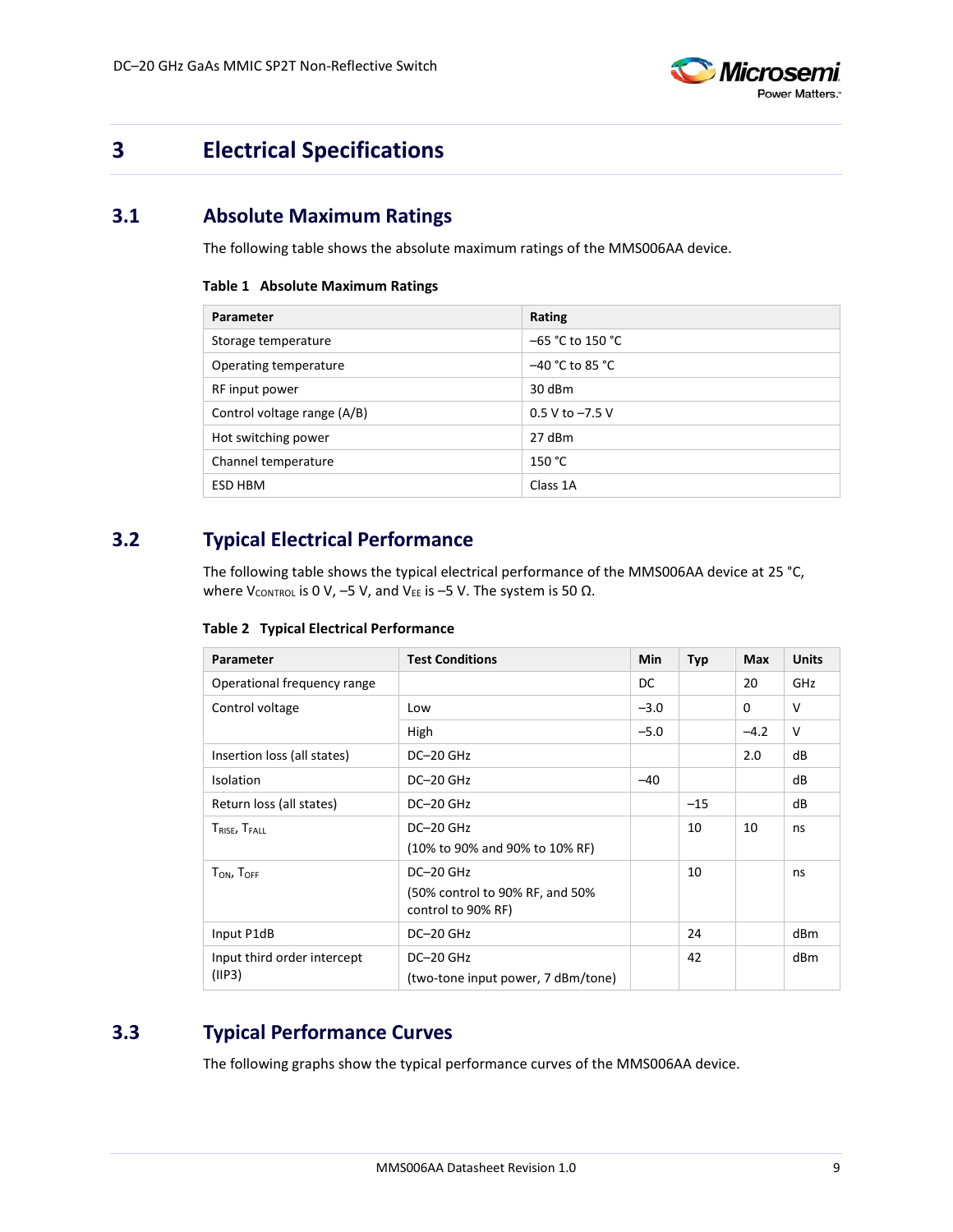

**Figure 2 Insertion Loss vs. Temperature**

<span id="page-9-0"></span>

**Figure 3 Isolation vs. Temperature**

<span id="page-9-1"></span>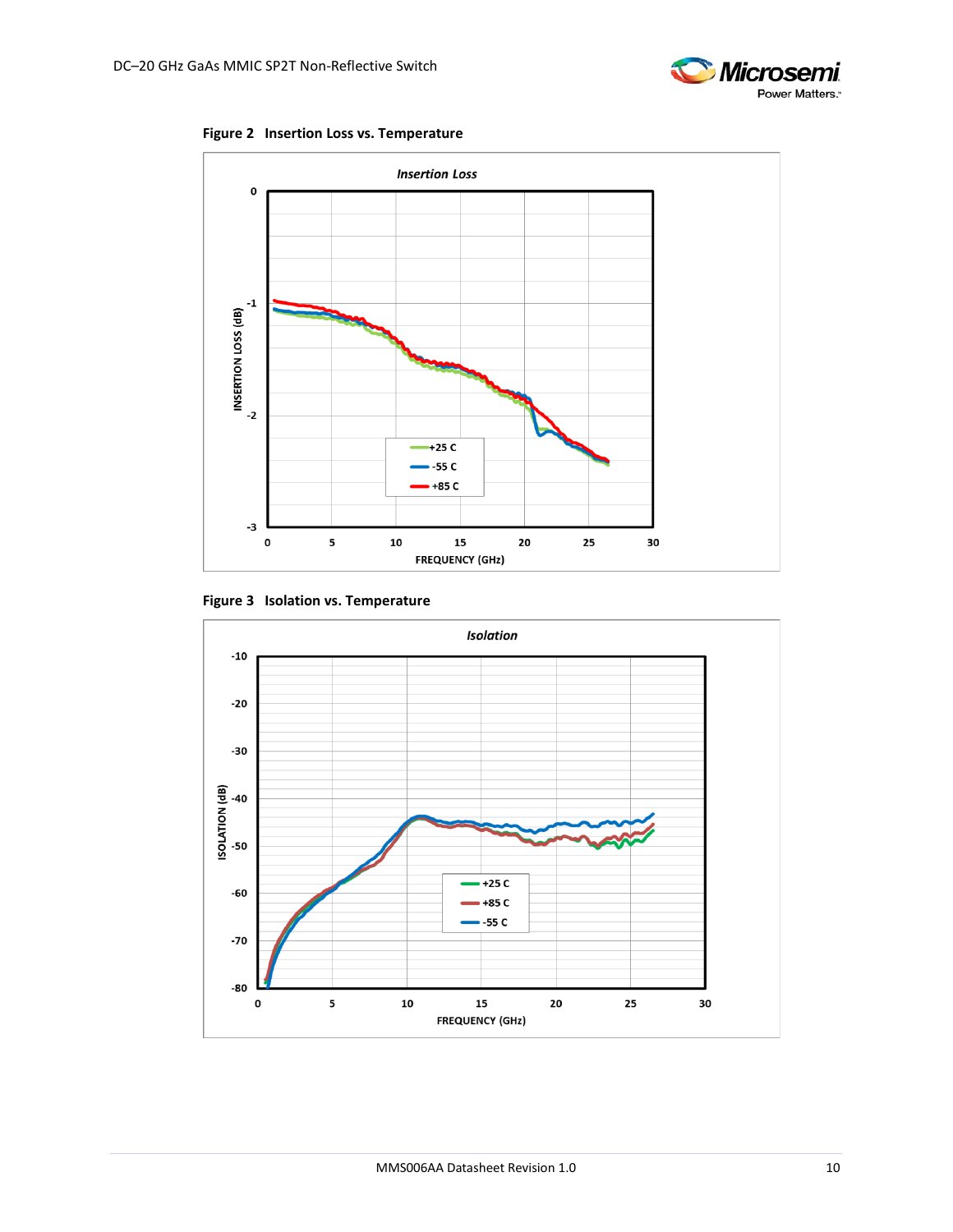<span id="page-10-0"></span>



<span id="page-10-1"></span>**Figure 5 0.1 dB and 1 dB Input Compression Point**



**Microsemi** 

Power Matters.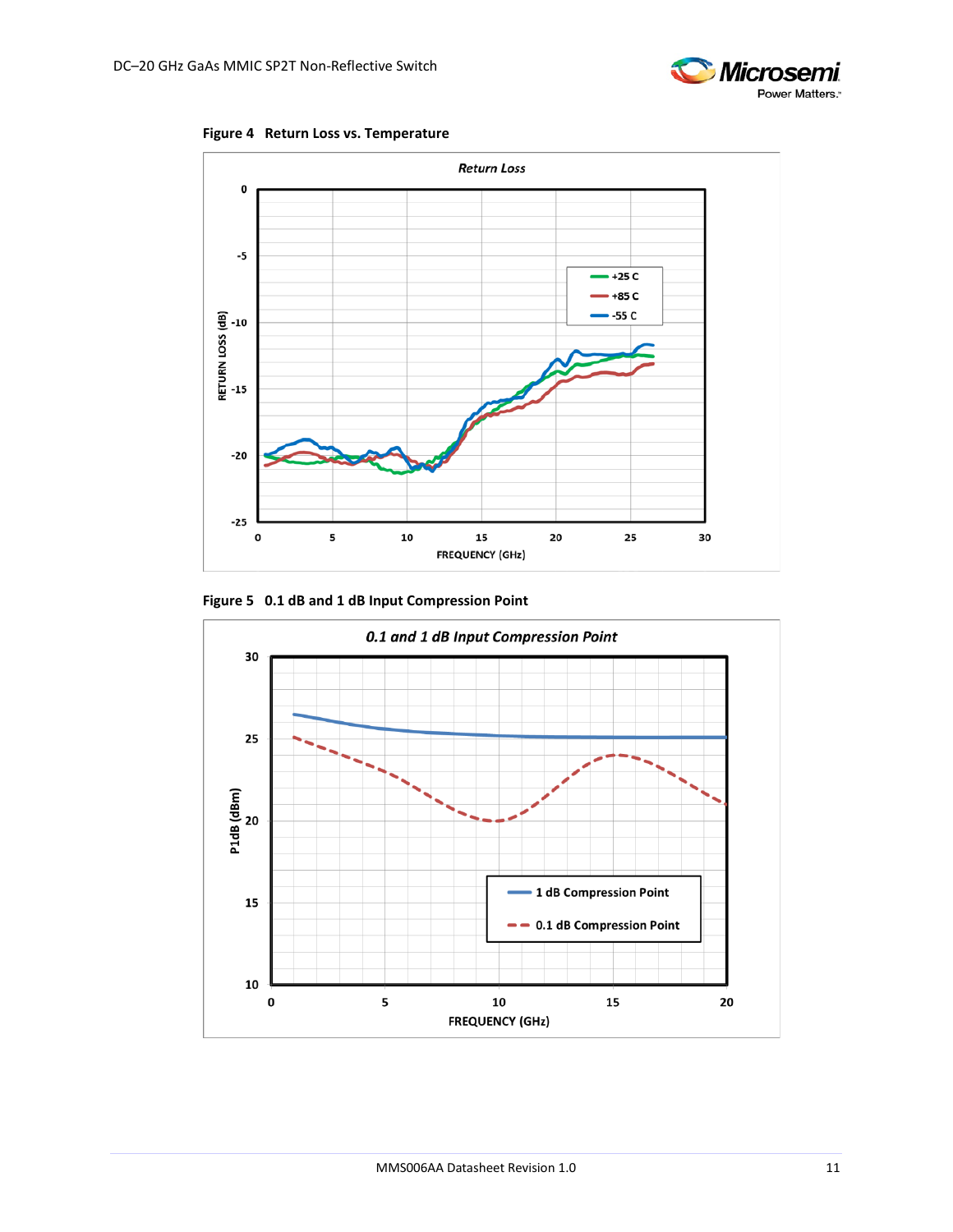

**Figure 6 Input Third Order Intercept Point**

<span id="page-11-1"></span>

### <span id="page-11-2"></span><span id="page-11-0"></span>**3.4 Control Voltages**

The following tables show the control voltages of the MMS006AA device.

#### **Table 3 Switch Control Truth Table**

| <b>Control Input</b> |      | <b>Signal Path Condition</b> |                         |  |
|----------------------|------|------------------------------|-------------------------|--|
| А                    | В    | <b>RF Common to RF1</b>      | <b>RF Common to RF2</b> |  |
| High                 | Low  | On                           | Off                     |  |
| Low                  | High | Off                          | On                      |  |

#### <span id="page-11-3"></span>**Table 4 Digital Control Voltages**

| <b>State</b> | <b>Bias Condition</b> |
|--------------|-----------------------|
| Low          | $-3$ V to 0 V         |
| High         | -5.0 V to -4.2 V      |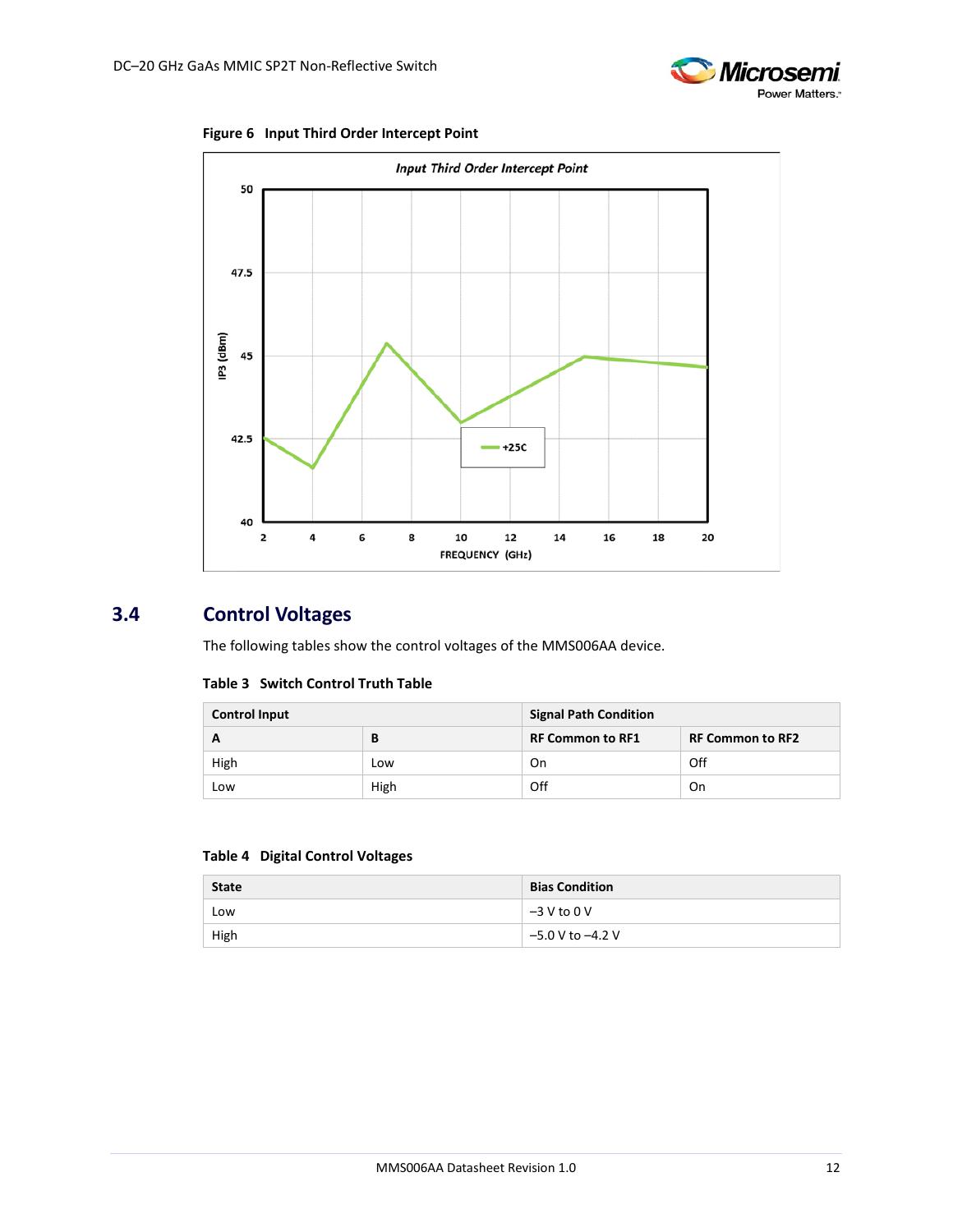

## <span id="page-12-0"></span>**4 Chip Outline Drawing, Die Packaging, Bond Pad, and Assembly Information**

### <span id="page-12-1"></span>**4.1 Chip Outline Drawing**

The following illustration shows the chip outline of the MMS006AA device. Dimensions are shown in inches and millimeters. The minimum bond pad size is  $100 \mu m \times 100 \mu m$ . Both the bond pad surface and the backside metal are 3 μm gold. The die thickness is 100 μm. The backside is the DC/RF ground. The airbridge keepout region is in crosshatch, and the unlabeled pads should not be bonded.



#### <span id="page-12-3"></span>**Figure 7 Chip Outline**

### <span id="page-12-4"></span><span id="page-12-2"></span>**4.2 Die Packaging Information**

The following table shows the chip outline of the MMS006AA device. For additional packaging information, contact your Microsemi sales representative.

#### **Table 5 Die Packaging Information**

| <b>Standard Format</b> | <b>Optional Format</b> |
|------------------------|------------------------|
| Waffle pack            | Gel pack               |
| 50–100 pieces per pack | 50 pieces per pack     |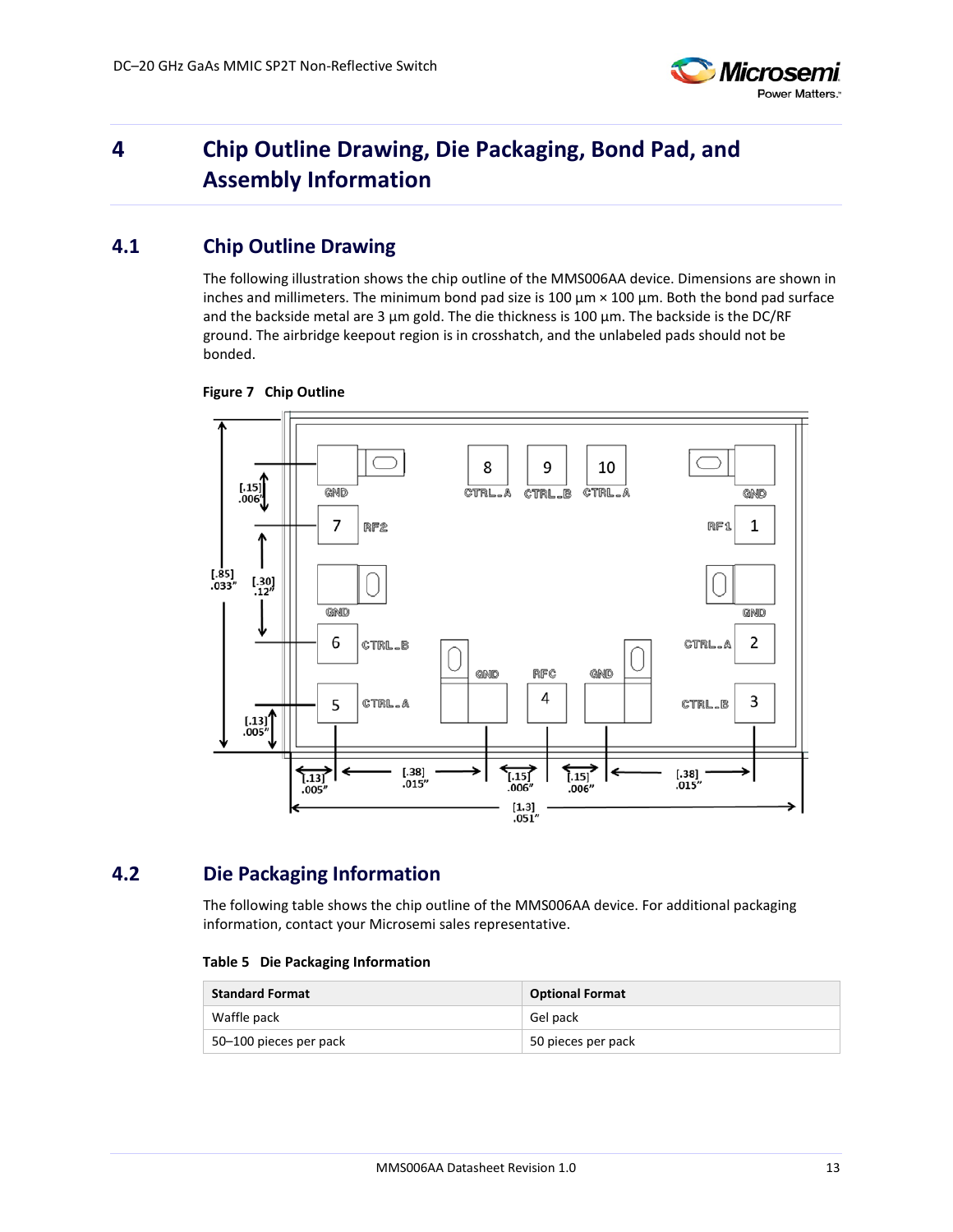

### <span id="page-13-3"></span><span id="page-13-0"></span>**4.3 Bond Pad Information**

The following table shows the bond pad information for the MMS006AA device.

**Table 6 Bond Pad Information**

| <b>Bond Pad Number</b> | <b>Bond Pad Name</b>         | <b>Description</b>                                                                                                                  |
|------------------------|------------------------------|-------------------------------------------------------------------------------------------------------------------------------------|
| 1, 7                   | RF1, RF2                     | RF output 1 and RF output 2. These bond pads are<br>DC-coupled and matched to 50 $\Omega$ . DC-blocking<br>capacitors are required. |
| 2, 5, 8, 10<br>3, 6, 9 | <b>CTRLA</b><br><b>CTRLB</b> | Digital control voltages. Refer to Control Voltages<br>section.                                                                     |
| 4                      | <b>RFC</b>                   | RF common. DC-blocking capacitor is required.                                                                                       |
| 8                      | $V_{FF}$                     | DC voltage supply: $-5.0$ VDC $\pm 10\%$ .                                                                                          |
| Backside Paddle        | RF/DC GND                    | RF/DC ground.                                                                                                                       |

### <span id="page-13-2"></span><span id="page-13-1"></span>**4.4 Assembly Diagram**

The following illustration shows the assembly diagram of the MMS006AA device.

#### **Figure 8 Assembly Diagram**

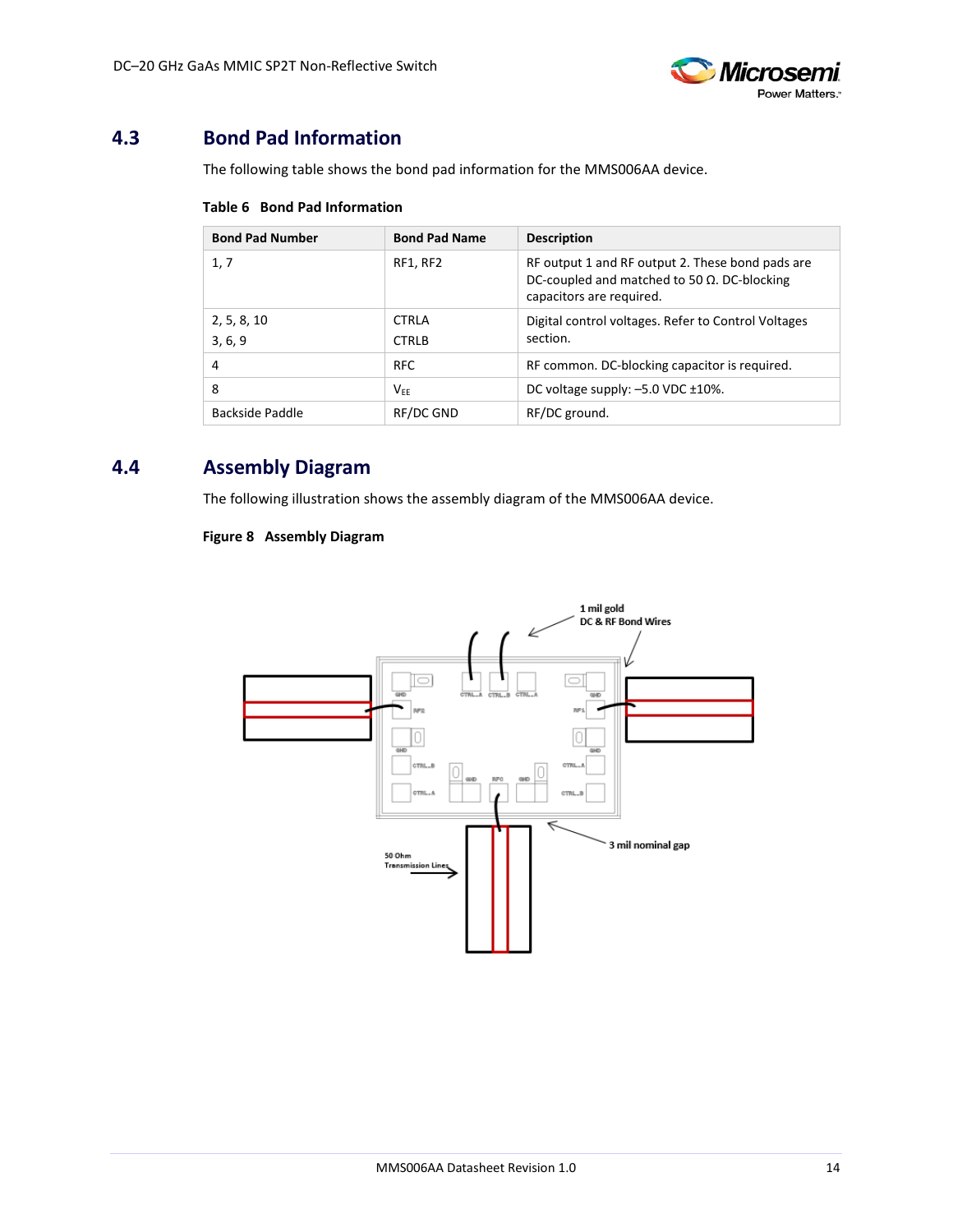

## <span id="page-14-0"></span>**5 Handling and Die Attachment Recommendations**

Gallium arsenide integrated circuits are sensitive to electrostatic discharge (ESD) and can be damaged by static electricity. It is recommended to follow all procedures and guidelines outlined in the Microsemi application note [AN01 GaAs MMIC Handling and Die Attach Recommendations.](http://www.microsemi.com/document-portal/doc_view/133886-mm-app-0001-die-handling-application-note)